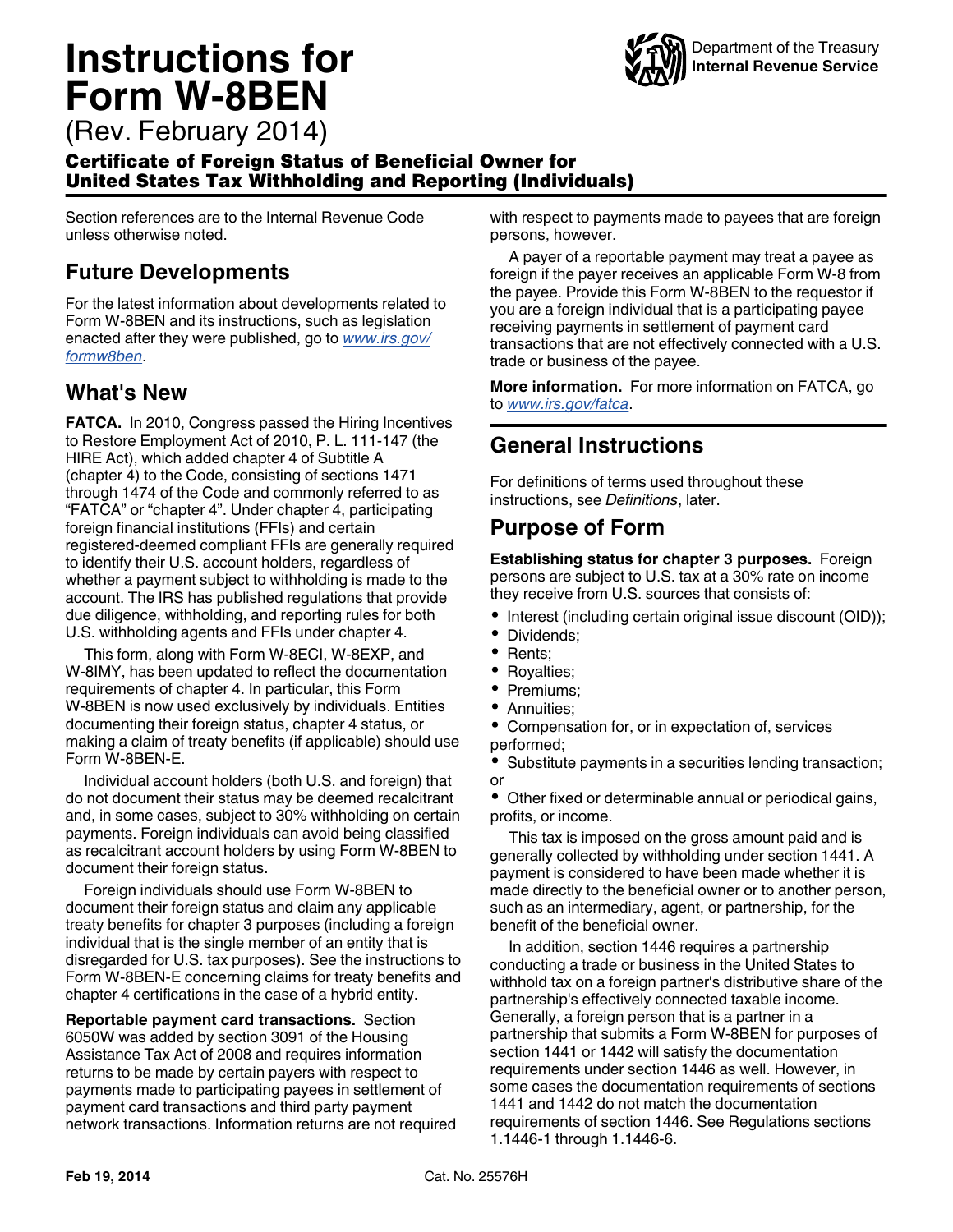**Note.** The owner of a disregarded entity (including an individual), rather than the disregarded entity itself, must submit the appropriate Form W-8BEN for purposes of section 1446.

If you receive certain types of income, you must provide Form W-8BEN to:

Establish that you are not a U.S. person;

Claim that you are the beneficial owner of the income for which Form W-8BEN is being provided or a foreign partner in a partnership subject to section 1446; and • If applicable, claim a reduced rate of, or exemption from, withholding as a resident of a foreign country with which the United States has an income tax treaty and who

is eligible for treaty benefits. You may also be required to submit Form W-8BEN to claim an exception from domestic information reporting and backup withholding (at the backup withholding rate under section 3406) for certain types of income that are

not subject to foreign-person withholding at a rate of 30% under section 1441. Such income includes:

• Broker proceeds;

• Short-term (183 days or less) original issue discount (OID);

Bank deposit interest;

Foreign source interest, dividends, rents, or royalties; and

• Proceeds from a wager placed by a nonresident alien individual in the games of blackjack, baccarat, craps, roulette, or big-6 wheel.

A withholding agent or payer of the income may rely on a properly completed Form W-8BEN to treat a payment associated with the Form W-8BEN as a payment to a foreign person who beneficially owns the amounts paid. If applicable, the withholding agent may rely on the Form W-8BEN to apply a reduced rate of, or exemption from, withholding at source.

Provide Form W-8BEN to the withholding agent or payer before income is paid or credited to you. Failure to provide a Form W-8BEN when requested may lead to withholding at the foreign-person withholding rate of 30% or the backup withholding rate under section 3406.

**Establishing status for chapter 4 purposes.** An FFI may rely on a properly completed Form W-8BEN to establish your chapter 4 status as a foreign person. The Form W-8BEN should be provided to the FFI when requested. Failure to do so could result in 30 percent withholding on income paid or credited to you as a recalcitrant account holder from sources within the United States. See the definition of amounts subject to withholding, later.

**Additional information.** For additional information and instructions for the withholding agent, see the Instructions for the Requester of Forms W-8BEN, W-8BEN-E, W-8ECI, W-8EXP, and W-8IMY.

# **Who Must Provide Form W-8BEN**

You must give Form W-8BEN to the withholding agent or payer if you are a nonresident alien who is the beneficial owner of an amount subject to withholding, or if you are an account holder of an FFI documenting yourself as a nonresident alien. If you are the single owner of a

disregarded entity, you are considered the beneficial owner of income received by the disregarded entity. Submit Form W-8BEN when requested by the withholding agent, payer, or FFI whether or not you are claiming a reduced rate of, or exemption from, withholding.

You should also provide Form W-8BEN to a payment settlement entity (PSE) requesting this form if you are a foreign individual receiving payments subject to reporting under section 6050W (payment card transactions and third-party network transactions) as a participating payee. However, if the payments are income which is effectively connected to the conduct of a U.S. trade or business, you should instead provide the PSE with a Form W-8ECI.

#### *Do not use Form W-8BEN if you are described below.*

You are a foreign entity documenting your foreign status, documenting your chapter 4 status, or claiming treaty benefits. Instead, use Form W-8BEN-E, Certificate of Status of Beneficial Owner for United States Tax Withholding and Reporting (Entities).

You are a U.S. citizen (even if you reside outside the United States) or other U.S. person (including a resident alien individual). Instead, use Form W-9, Request for Taxpayer Identification Number and Certification, to document your status as a U.S. person.

• You are acting as a foreign intermediary (that is, acting not for your own account, but for the account of others as an agent, nominee, or custodian). Instead, provide Form W-8IMY, Certificate of Foreign Intermediary, Foreign Flow-Through Entity, or Certain U.S. Branches for United States Tax Withholding and Reporting.

You are a disregarded entity with a single owner that is a U.S. person. Instead, the owner should provide Form W-9. If the disregarded entity is a hybrid entity claiming treaty benefits, the entity should complete Form W-8BEN-E even if the single owner of such entity is a U.S. person that must also provide a Form W-9. See the instructions to Form W-8BEN-E for information on hybrid entities claiming treaty benefits.

You are a nonresident alien individual who claims exemption from withholding on compensation for independent or dependent personal services performed in the United States. Instead, provide Form 8233, Exemption from Withholding on Compensation for Independent (and Certain Dependent) Personal Services of a Nonresident Alien Individual, or Form W-4, Employee's Withholding Allowance Certificate.

You are receiving income that is effectively connected with the conduct of a trade or business in the United States, unless it is allocable to you through a partnership. Instead, provide Form W-8ECI, Certificate of Foreign Person's Claim That Income Is Effectively Connected With the Conduct of a Trade or Business in the United States. If any of the income for which you have provided a Form W-8BEN becomes effectively connected, this is a change in circumstances and Form W-8BEN is no longer valid with respect to such income. You must file Form W-8ECI. See *Change in circumstances*, later.

**Giving Form W-8BEN to the withholding agent.** Do not send Form W-8BEN to the IRS. Instead, give it to the person who is requesting it from you. Generally, this will be the person from whom you receive the payment, who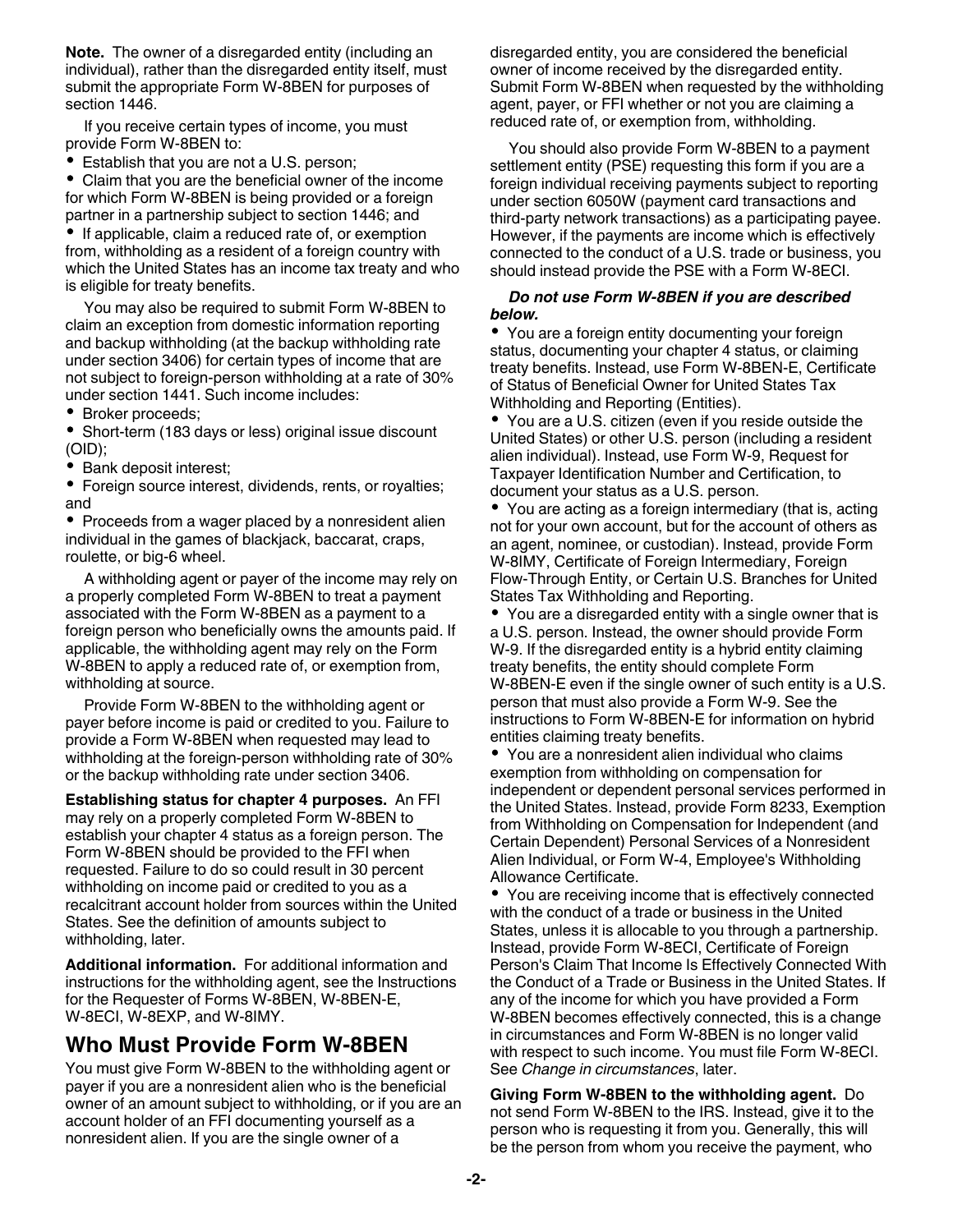credits your account, or a partnership that allocates income to you. An FFI may also request this form from you to document your account as other than a U.S. account. Give Form W-8BEN to the person requesting it before the payment is made to you, credited to your account, or allocated. If you do not provide this form, the withholding agent may have to withhold at the 30% rate (under chapter 3 and 4), backup withholding rate, or the rate applicable under section 1446. If you receive more than one type of income from a single withholding agent for which you claim different benefits, the withholding agent may, at its option, require you to submit a Form W-8BEN for each different type of income. Generally, a separate Form W-8BEN must be given to each withholding agent.

**Note.** If you own the income or account jointly with one or more other persons, the income or account will be treated by the withholding agent as owned by a foreign person that is a beneficial owner of a payment only if Forms W-8BEN or W-8BEN-E are provided by all of the owners. If the withholding agent or financial institution receives a Form W-9 from any of the joint owners, however, the payment must be treated as made to a U.S. person and the account treated as a U.S. account.

**Change in circumstances.** If a change in circumstances makes any information on the Form W-8BEN you have submitted incorrect, you must notify the withholding agent, payer, or FFI with which you hold an account within 30 days of the change in circumstances and you must file a new Form W-8BEN or other appropriate form.

If you use Form W-8BEN to certify that you are a foreign person, a change of address to an address in the United States is a change in circumstances. Generally, a change of address within the same foreign country or to another foreign country is not a change in circumstances. However, if you use Form W-8BEN to claim treaty benefits, a move to the United States or outside the country where you have been claiming treaty benefits is a change in circumstances. In that case, you must notify the withholding agent, payer, or FFI within 30 days of the move.

If you become a U.S. citizen or resident alien after you submit Form W-8BEN, you are no longer subject to the 30% withholding rate under section 1441 or the withholding tax on a foreign partner's share of effectively connected income under section 1446. To the extent you have an account with an FFI, your account may be subject to reporting by the FFI under chapter 4. You must notify the withholding agent, payer, or FFI within 30 days of becoming a U.S. citizen or resident alien. You may be required to provide a Form W-9. For more information, see Form W-9 and its instructions.

*You may be a U.S. resident for tax purposes depending on the number of days you are physically present in the United States over a* $\frac{1}{2}$  **physically present in the United States over a** *3-year period. See Publication 519, available at [irs.gov/](http://www.irs.gov/publications/p519/) [publications/p519.](http://www.irs.gov/publications/p519/) If you satisfy the substantial presence test, you must notify the withholding agent, payer, or financial institution with which you have an account within 30 days and provide a Form W-9.*

**Expiration of Form W-8BEN.** Generally, a Form W-8BEN will remain in effect for purposes of establishing foreign status for a period starting on the date the form is signed and ending on the last day of the third succeeding calendar year, unless a change in circumstances makes any information on the form incorrect. For example, a Form W-8BEN signed on September 30, 2015, remains valid through December 31, 2018.

However, under certain conditions a Form W-8BEN will remain in effect indefinitely until a change of circumstances occurs. To determine the period of validity for Form W-8BEN for purposes of chapter 4, see Regulations section 1.1471-3(c)(6)(ii). To determine the period of validity for Form W-8BEN for purposes of chapter 3, see Regulations section 1.1441-1(e)(4)(ii).

### **Definitions**

**Account holder.** An account holder is generally the person listed or identified as the holder or owner of a financial account. For example, if a partnership is listed as the holder or owner of a financial account, then the partnership is the account holder, rather than the partners of the partnership (subject to some exceptions). However, an account that is held by a single-member disregarded entity is treated as held by the person owning the entity.

**Amounts subject to withholding.** Generally, an amount subject to chapter 3 withholding is an amount from sources within the United States that is fixed or determinable annual or periodical (FDAP) income. FDAP income is all income included in gross income, including interest (as well as OID), dividends, rents, royalties, and compensation. FDAP income does not include most gains from the sale of property (including market discount and option premiums), as well as other specific items of income described in Regulations section 1.1441-2 (such as interest on bank deposits and short-term OID).

For purposes of section 1446, the amount subject to withholding is the foreign partner's share of the partnership's effectively connected taxable income.

Generally, an amount subject to chapter 4 withholding is an amount of U.S. source FDAP income that is also a withholdable payment as defined in Regulations section 1.1473-1(a). The exemptions from withholding provided for under chapter 3 are not applicable when determining whether withholding applies under chapter 4. For specific exceptions applicable to the definition of a withholdable payment, see Regulations section 1.1473-1(a)(4) (exempting, for example, certain nonfinancial payments).

**Beneficial owner.** For payments other than those for which a reduced rate of, or exemption from, withholding is claimed under an income tax treaty, the beneficial owner of income is generally the person who is required under U.S. tax principles to include the payment in gross income on a tax return. A person is not a beneficial owner of income, however, to the extent that person is receiving the income as a nominee, agent, or custodian, or to the extent the person is a conduit whose participation in a transaction is disregarded. In the case of amounts paid that do not constitute income, beneficial ownership is determined as if the payment were income.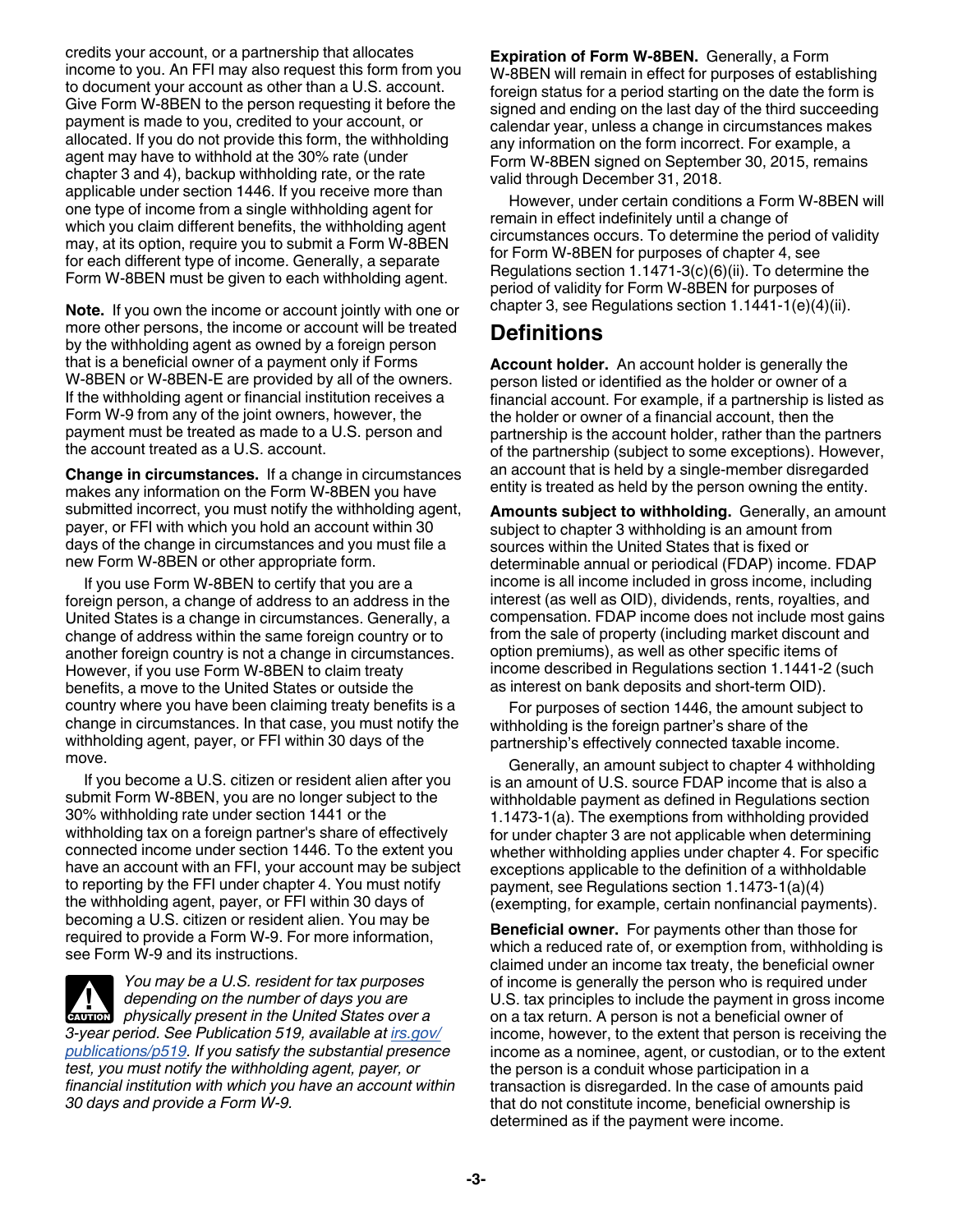Foreign partnerships, foreign simple trusts, and foreign grantor trusts are not the beneficial owners of income paid to the partnership or trust. The beneficial owners of income paid to a foreign partnership are generally the partners in the partnership, provided that the partner is not itself a partnership, foreign simple or grantor trust, nominee or other agent. The beneficial owners of income paid to a foreign simple trust (that is, a foreign trust that is described in section 651(a)) are generally the beneficiaries of the trust, if the beneficiary is not a foreign partnership, foreign simple or grantor trust, nominee or other agent. The beneficial owners of a foreign grantor trust (that is, a foreign trust to the extent that all or a portion of the income of the trust is treated as owned by the grantor or another person under sections 671 through 679) are the persons treated as the owners of the trust. The beneficial owners of income paid to a foreign complex trust (that is, a foreign trust that is not a foreign simple trust or foreign grantor trust) is the trust itself.

For purposes of section 1446, the same beneficial owner rules apply, except that under section 1446 a foreign simple trust rather than the beneficiary provides the form to the partnership.

The beneficial owner of income paid to a foreign estate is the estate itself.

**Note.** A payment to a U.S. partnership, U.S. trust, or U.S. estate is treated as a payment to a U.S. payee that is not subject to 30% withholding under chapter 3 or 4. A U.S. partnership, trust, or estate should provide the withholding agent with a Form W-9. For purposes of section 1446, a U.S. grantor trust or disregarded entity shall not provide the withholding agent a Form W-9 in its own right. Rather, the grantor or other owner shall provide the withholding agent the appropriate form.

**Chapter 3.** Chapter 3 means Chapter 3 of the Internal Revenue Code (Withholding of Tax on Nonresident Aliens and Foreign Corporations). Chapter 3 contains sections 1441 through 1464.

**Chapter 4.** Chapter 4 means Chapter 4 of the Internal Revenue Code (Taxes to Enforce Reporting on Certain Foreign Accounts). Chapter 4 contains sections 1471 through 1474.

**Deemed-compliant FFI.** Under section 1471(b)(2), certain FFIs are deemed to comply with the regulations under chapter 4 without the need to enter into an FFI agreement with the IRS. However, certain deemed-compliant FFIs are required to register with the IRS and obtain a GIIN. These FFIs are referred to as *registered deemed-compliant FFIs*. See Regulations section 1.1471-5(f).

**Disregarded entity.** A business entity that has a single owner and is not a corporation under Regulations section 301.7701-2(b) is disregarded as an entity separate from its owner. A disregarded entity does not submit this Form W-8BEN to a partnership for purposes of section 1446 or to an FFI for purposes of chapter 4. Instead, the owner of such entity provides appropriate documentation. See Regulations section 1.1446-1 and section 1.1471-3(a)(3) (v), respectively.

Certain entities that are disregarded for U.S. tax purposes may be recognized for purposes of claiming treaty benefits under an applicable tax treaty (see the definition of hybrid entity below). A hybrid entity claiming treaty benefits is required to complete Form W-8BEN-E. See Form W-8BEN-E and its instructions.

**Financial account.** A financial account includes:

A depository account maintained by a financial institution;

A custodial account maintained by a financial institution;

Equity or debt interests (other than interests regularly traded on an established securities market) in investment entities and certain holding companies, treasury centers, or financial institutions as defined in Regulations section 1.1471-5(e);

- Cash value insurance contracts; and
- Annuity contracts.

For purposes of chapter 4, exceptions are provided for accounts such as certain tax-favored savings accounts; term life insurance contracts; accounts held by estates; escrow accounts; and annuity contracts. These exceptions are subject to certain conditions. See Regulations section 1.1471-5(b)(2). Accounts may also be excluded from the definition of financial account under an applicable IGA.

**Financial institution.** A financial institution generally means an entity that is a depository institution, custodial institution, investment entity, or an insurance company (or holding company of an insurance company) that issues cash value insurance or annuity contracts.

**Foreign financial institution (FFI).** A foreign financial institution (FFI) generally means a foreign entity that is a financial institution.

**Foreign person.** A foreign person includes a nonresident alien individual and certain foreign entities that are not U.S. persons (entities should complete Form W-8BEN-E rather than this Form W-8BEN).

**Hybrid entity.** A hybrid entity is any person (other than an individual) that is treated as fiscally transparent in the United States but is not treated as fiscally transparent by a country with which the United States has an income tax treaty. Hybrid status is relevant for claiming treaty benefits.

**Intergovernmental agreement (IGA).** An IGA means a Model 1 IGA or a Model 2 IGA. For a list of jurisdictions treated as having in effect a Model 1 or Model 2 IGA, see "List of Jurisdictions" available at *[www.irs.gov/fatca](http://www.irs.gov/fatca)*.

A *Model 1 IGA* means an agreement between the United States or the Treasury Department and a foreign government or one or more agencies to implement FATCA through reporting by FFIs to such foreign government or agency thereof, followed by automatic exchange of the reported information with the IRS. An FFI in a Model 1 IGA jurisdiction that performs account reporting to the jurisdiction's government is referred to as a *reporting Model 1 FFI*.

A *Model 2 IGA* means an agreement or arrangement between the U.S. or the Treasury Department and a foreign government or one or more agencies to implement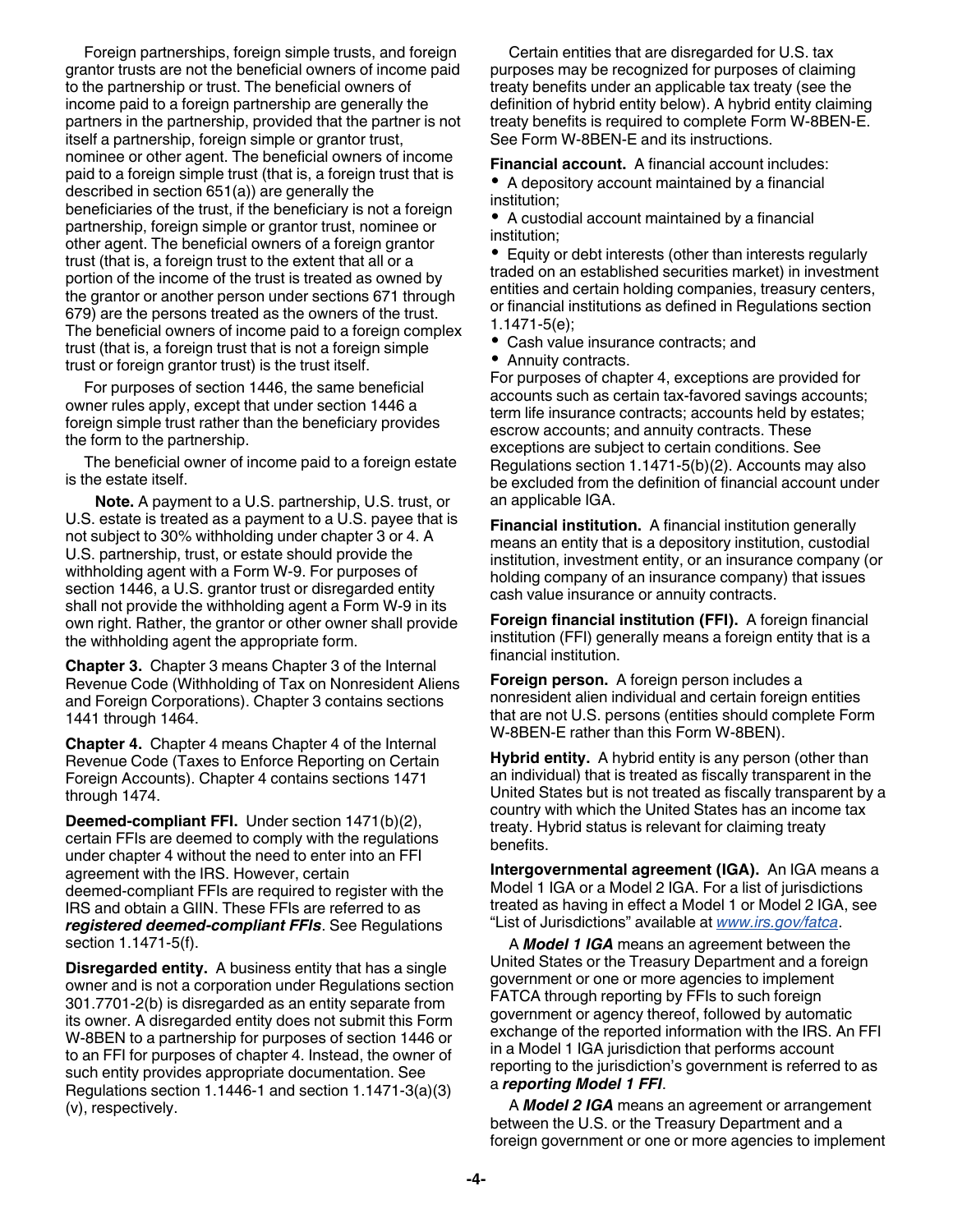FATCA through reporting by FFIs directly to the IRS in accordance with the requirements of an FFI agreement, supplemented by the exchange of information between such foreign government or agency thereof and the IRS. An FFI in a Model 2 IGA jurisdiction that has entered into an FFI agreement is a participating FFI, but may be referred to as a *reporting Model 2 FFI*.

**Nonresident alien individual.** Any individual who is not a citizen or resident alien of the United States is a nonresident alien individual. An alien individual meeting either the "green card test" or the "substantial presence test" for the calendar year is a resident alien. Any person not meeting either test is a nonresident alien individual. Additionally, an alien individual who is a resident of a foreign country under the residence article of an income tax treaty, or an alien individual who is a bona fide resident of Puerto Rico, Guam, the Commonwealth of the Northern Mariana Islands, the U.S. Virgin Islands, or American Samoa is a nonresident alien individual. See Pub. 519, U.S. Tax Guide for Aliens, for more information on resident and nonresident alien status.

*Even though a nonresident alien individual married to a U.S. citizen or resident alien may*  **c** *choose to be treated as a resident alien maximum choose to be treated as a resident alien for certain purposes (for example, filing a joint income tax return), such individual is still treated as a nonresident alien for chapter 3 withholding tax purposes on all income except wages. For purposes of chapter 4, a nonresident alien individual who holds a joint account with a U.S. person will be considered a holder of a U.S. account for chapter 4 purposes.*

**Participating FFI.** A participating FFI is an FFI (including a Reporting Model 2 FFI) that has agreed to comply with the terms of an FFI agreement. The term participating FFI also includes a qualified intermediary (QI) branch of a U.S. financial institution, unless such branch is a reporting Model 1 FFI.

**Participating payee.** A participating payee means any person that accepts a payment card as payment or accepts payment from a third party settlement organization in settlement of a third party network transaction.

**Payment settlement entity (PSE).** A payment settlement entity is a merchant acquiring entity or third party settlement organization. Under section 6050W, a PSE is generally required to report payments made in settlement of payment card transactions or third party network transactions. However, a PSE is not required to report payments made to a beneficial owner that is documented as foreign with an applicable Form W-8.

**Recalcitrant account holder.** A recalcitrant account holder for purposes of chapter 4 includes an individual who fails to comply with the requests of an FFI for documentation and information for determining the U.S. or foreign status of the individual's account, including furnishing this Form W-8BEN when requested.

**U.S. person.** A U.S. person is defined in section 7701(a) (30) and includes an individual who is a citizen or resident of the United States.

**Withholding agent.** Any person, U.S. or foreign, that has control, receipt, custody, disposal, or payment of U.S. source FDAP income subject to chapter 3 or 4 withholding is a withholding agent. The withholding agent may be an individual, corporation, partnership, trust, association, or any other entity, including (but not limited to) any foreign intermediary, foreign partnership, and U.S. branches of certain foreign banks and insurance companies.

For purposes of section 1446, the withholding agent is the partnership conducting the trade or business in the United States. For a publicly traded partnership, the withholding agent may be the partnership, a nominee holding an interest on behalf of a foreign person, or both. See Regulations sections 1.1446-1 through 1.1446-6.

# **Specific Instructions**

### **Part I**

**Line 1.** Enter your name. If you are a foreign individual who is the single owner of a disregarded entity that is not claiming treaty benefits as a hybrid entity, with respect to a payment, you should complete this form with your name and information. If the account to which a payment is made or credited is in the name of the disregarded entity, you should inform the withholding agent of this fact. This may be done by including the name and account number of the disregarded entity on line 7 (reference number) of the form. However, if the disregarded entity is claiming treaty benefits as a hybrid entity, it should complete Form W-8BEN-E instead of this Form W-8BEN.

**Line 2.** Enter your country of citizenship. If you are a dual citizen, enter the country where you are both a citizen and a resident at the time you complete this form. If you are not a resident in any country in which you have citizenship, enter the country where you were most recently a resident. However, if you are a United States citizen, you should not complete this form even if you hold citizenship in another jurisdiction. Instead, provide Form W-9.

**Line 3.** Your permanent residence address is the address in the country where you claim to be a resident for purposes of that country's income tax. If you are completing Form W-8BEN to claim a reduced rate of withholding under an income tax treaty, you must determine your residency in the manner required by the treaty. Do not show the address of a financial institution, a post office box, or an address used solely for mailing purposes. If you do not have a tax residence in any country, your permanent residence is where you normally reside.

If you reside in a country that does not use street addresses, you may enter a descriptive address on line 3. The address must accurately indicate your permanent residence in the manner used in your jurisdiction.

**Line 4.** Enter your mailing address only if it is different from the address you show on line 3.

**Line 5.** If you have a social security number (SSN), enter it here. To apply for an SSN, get Form SS-5 from a Social Security Administration (SSA) office or online at *[www.socialsecurity.gov/online/ss-5.html](http://www.socialsecurity.gov/online/ss-5.html)*. If you are in the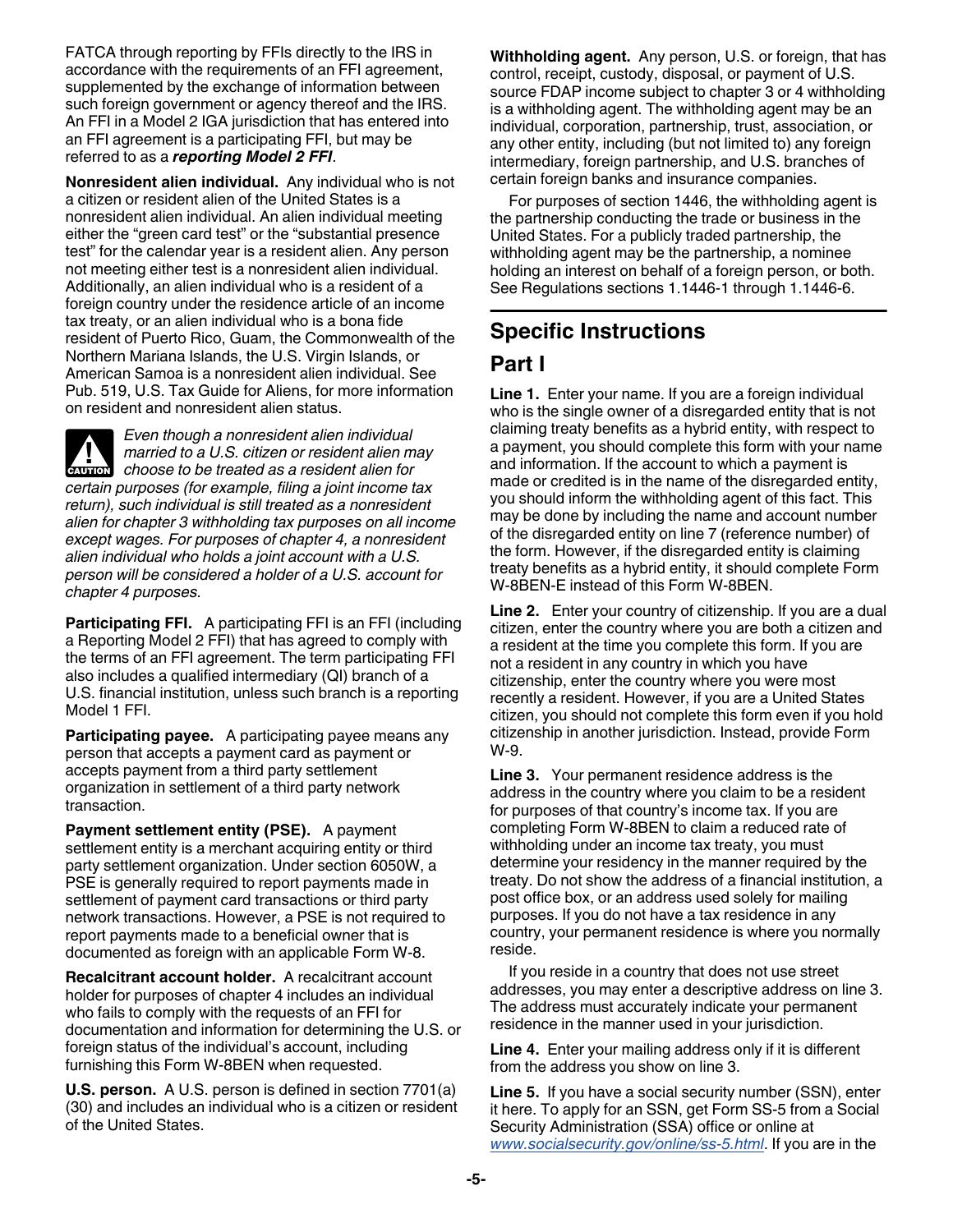United States, you can call the SSA at 1-800-772-1213. Complete Form SS-5 and return it to the SSA.

If you do not have an SSN and are not eligible to get one, you can get an individual taxpayer identification number (ITIN). To apply for an ITIN, file Form W-7 with the IRS. It usually takes 4-6 weeks to get an ITIN. To claim certain treaty benefits, you must complete line 5 by submitting an SSN or ITIN, or line 6 by providing a foreign tax identification number (foreign TIN).



*An ITIN is for tax use only. It does not entitle you to social security benefits or change your employment or immigration status under U.S.* 

A partner in a partnership conducting a trade or business in the United States will likely be allocated effectively connected taxable income. The partner is required to file a U.S. federal income tax return and must have a U.S. taxpayer identification number (TIN).

You must provide an SSN or TIN if you are:

Claiming an exemption from withholding under section 871(f) for certain annuities received under qualified plans, or

Submitting the form to a partnership that conducts a trade or business in the United States.

If you are claiming treaty benefits, you are generally required to provide an ITIN if you do not provide a tax identifying number issued to you by your jurisdiction of tax residence on line 6. However, an ITIN is not required to claim treaty benefits relating to:

Dividends and interest from stocks and debt obligations that are actively traded;

Dividends from any redeemable security issued by an investment company registered under the Investment Company Act of 1940 (mutual fund);

Dividends, interest, or royalties from units of beneficial interest in a unit investment trust that are (or were upon issuance) publicly offered and are registered with the SEC under the Securities Act of 1933; and

• Income related to loans of any of the above securities.

**Line 6.** If you are providing this Form W-8BEN to document yourself with respect to a financial account that you hold at a U.S. office of a financial institution, provide the tax identifying number (TIN) issued to you by your jurisdiction of tax residence unless:

- You have not been issued a TIN, or
- The jurisdiction does not issue TINs.

If you have not provided your jurisdiction of residence TIN on line 6, provide your date of birth in line 8.

**Line 7.** This line may be used by the filer of Form W-8BEN or by the withholding agent to whom it is provided to include any referencing information that is useful to the withholding agent in carrying out its obligations. For example, withholding agents who are required to associate the Form W-8BEN with a particular Form W-8IMY may want to use line 7 for a referencing number or code that will make the association clear. A beneficial owner can use line 7 to include the number of the account for which he or she is providing the form. A foreign single owner of a disregarded entity can use line 7 to inform the withholding agent that the account to which a payment is made or credited is in the name of the disregarded entity (see instructions for line 1).

**Line 8.** If you are providing this Form W-8BEN to document yourself with respect to a financial account that you hold with a U.S. office of a financial institution, provide your date of birth. Use the following format to input your information MM-DD-YYYY. For example, if you were born on April 15, 1956, you would enter 04-15-1956.

### **Part II**

**Line 9.** If you are claiming treaty benefits as a resident of a foreign country with which the United States has an income tax treaty for payments subject to withholding under chapter 3, identify the country where you claim to be a resident for income tax treaty purposes. For treaty purposes, a person is a resident of a treaty country if the person is a resident of that country under the terms of the treaty. A list of U.S. tax treaties is available at *[http://](http://www.irs.gov/Individuals/International-Taxpayers/Tax-Treaties) [www.irs.gov/Individuals/International-Taxpayers/Tax-](http://www.irs.gov/Individuals/International-Taxpayers/Tax-Treaties)[Treaties](http://www.irs.gov/Individuals/International-Taxpayers/Tax-Treaties)*.



*If you are related to the withholding agent within the meaning of section 267(b) or 707(b) and the*  **h** the meaning of section 267(b) or 707(b) a<br>aggregate amount subject to withholding *received during the calendar year exceeds \$500,000, then you are generally required to file [Form 8833](http://www.irs.gov/form8833), Treaty-Based Return Position Disclosure Under Section 6114 or 7701(b). See the Instructions for Form 8833 for more information on the filing requirements.*

**Line 10.** Line 10 must be used only if you are claiming treaty benefits that require that you meet conditions not covered by the representations you make on line 9 and Part III. For example, persons claiming treaty benefits on royalties must complete this line if the treaty contains different withholding rates for different types of royalties. However, this line should always be completed by foreign students and researchers claiming treaty benefits. See *Scholarship and fellowship grants*, later, for more information.

This line is generally not applicable to treaty benefits under an interest or dividends (other than dividends subject to a preferential rate based on ownership) article of a treaty.

#### **Nonresident alien who becomes a resident alien.**

Generally, only a nonresident alien individual can use the terms of a tax treaty to reduce or eliminate U.S. tax on certain types of income. However, most tax treaties contain a provision known as a "saving clause" which preserves or "saves" the right of each country to tax its own residents as if no tax treaty existed. Exceptions specified in the saving clause may permit an exemption from tax to continue for certain types of income even after the recipient has otherwise become a U.S. resident alien for tax purposes. The individual must use Form W-9 to claim the tax treaty benefit. See the instructions for Form W-9 for more information. Also see *Nonresident alien student or researcher who becomes a resident alien*, later, for an example.

**Scholarship and fellowship grants.** A nonresident alien student (including a trainee or business apprentice) or researcher who receives noncompensatory scholarship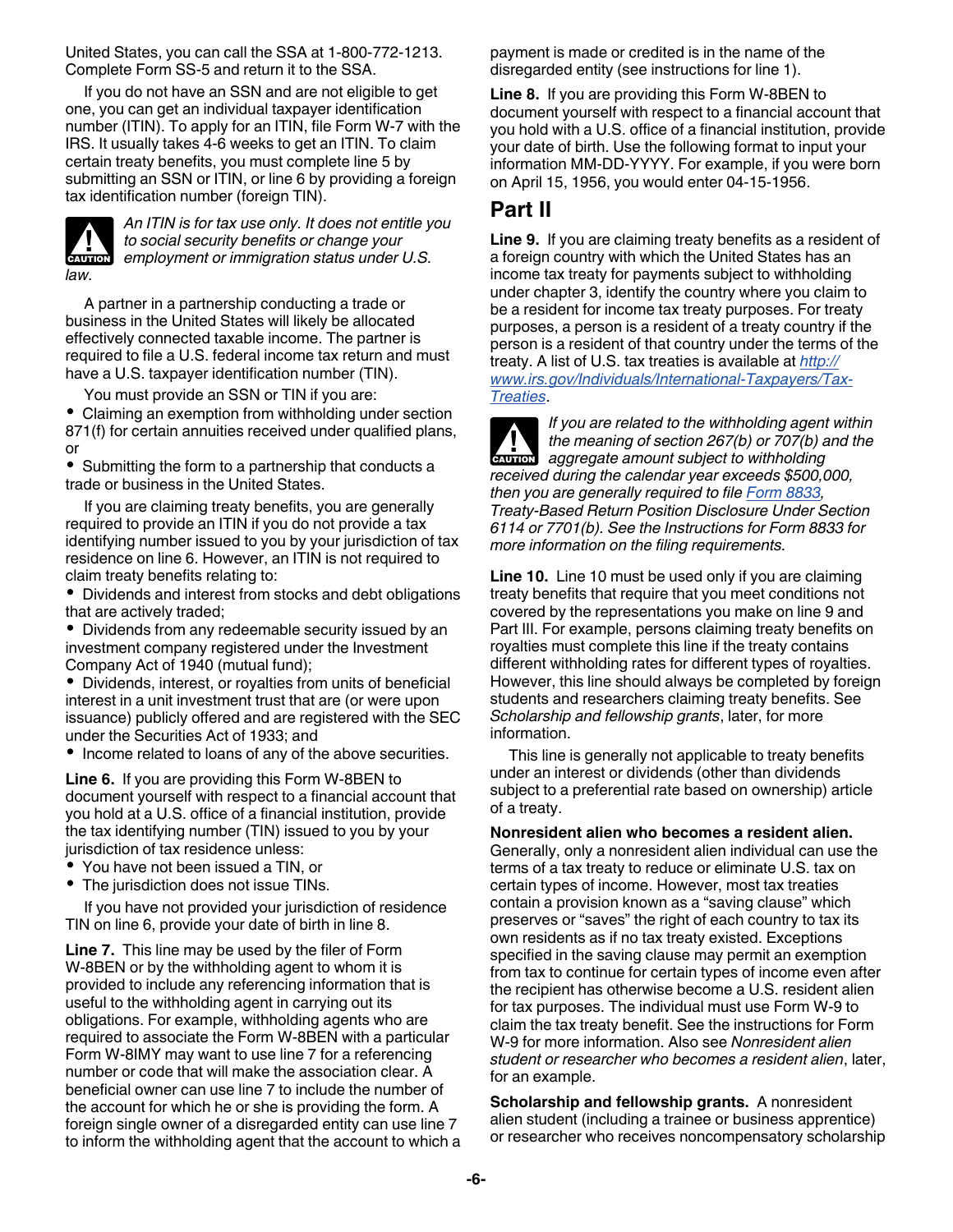or fellowship income can use Form W-8BEN to claim benefits under a tax treaty that apply to reduce or eliminate U.S. tax on such income. No Form W-8BEN is required unless a treaty benefit is being claimed. A nonresident alien student or researcher who receives compensatory scholarship or fellowship income must use Form 8233, instead of Form W-8BEN, to claim any benefits of a tax treaty that apply to that income. The student or researcher must use Form W-4 for any part of such income for which he or she is not claiming a tax treaty withholding exemption. Do not use Form W-8BEN for compensatory scholarship or fellowship income. See *Compensation for Dependent Personal Services* in the Instructions for Form 8233.

*If you are a nonresident alien individual who received noncompensatory scholarship or fellowship income and personal services income (including compensatory scholarship or fellowship income) from the same withholding agent, you may use Form 8233 to claim a tax treaty withholding exemption for part or all of both types of income.* **TIP**

*Completing lines 3 and 9.* Most tax treaties that contain an article exempting scholarship or fellowship grant income from taxation require that the recipient be a resident of the other treaty country at the time of, or immediately prior to, entry into the United States. Thus, a student or researcher may claim the exemption even if he or she no longer has a permanent address in the other treaty country after entry into the United States. If this is the case, you can provide a U.S. address on line 3 and still be eligible for the exemption if all other conditions required by the tax treaty are met. You must also identify on line 9 the tax treaty country of which you were a resident at the time of, or immediately prior to, your entry into the United States.

*Completing line 10.* You must complete line 10 if you are a student or researcher claiming an exemption from taxation on your noncompensatory scholarship or fellowship grant income under a tax treaty.

*Nonresident alien student or researcher who becomes a resident alien.* You must use Form W-9 to claim an exception to a saving clause. See *Nonresident alien who becomes a resident alien*, earlier, for a general explanation of saving clauses and exceptions to them.

*Example.* Article 20 of the U.S.-China income tax treaty allows an exemption from tax for scholarship income received by a Chinese student temporarily present in the United States. Under U.S. law, this student will become a resident alien for tax purposes if his or her stay in the United States exceeds 5 calendar years. However, paragraph 2 of the first protocol to the U.S.-China treaty (dated April 30, 1984) allows the provisions of Article 20 to continue to apply even after the Chinese student becomes a resident alien of the United States. A Chinese student who qualifies for this exception (under paragraph 2 of the first protocol) and is relying on this exception to claim an exemption from tax on his or her scholarship or fellowship income would complete Form W-9.

# **Part III**

Form W-8BEN must be signed and dated by the beneficial owner of the amount subject to withholding or the account holder of an FFI (or an agent with legal authority to act on the person's behalf). If Form W-8BEN is completed by an agent acting under a duly authorized power of attorney for the beneficial owner or account holder, the form must be accompanied by the power of attorney in proper form or a copy thereof specifically authorizing the agent to represent the principal in making, executing, and presenting the form. Form 2848, Power of Attorney and Declaration of Representative, can be used for this purpose. The agent, as well as the beneficial owner or account holder, may incur liability for the penalties provided for an erroneous, false, or fraudulent form.

*If any information on Form W-8BEN becomes incorrect, you must submit a new form within 30 days unless you are no longer an account holder*  $\frac{d}{dx}$  *days unless you are no longer an account holder of the requester that is an FFI and you will not receive a future payment with respect to the account.*

**Broker transactions or barter exchanges.** Income from transactions with a broker or a barter exchange is subject to reporting rules and backup withholding unless Form W-8BEN or a substitute form is filed to notify the broker or barter exchange that you are an exempt foreign person.

You are an exempt foreign person for a calendar year in which:

You are a nonresident alien individual or a foreign corporation, partnership, estate, or trust;

You are an individual who has not been, and does not plan to be, present in the United States for a total of 183 days or more during the calendar year; and

You are neither engaged, nor plan to be engaged during the year, in a U.S. trade or business that has effectively connected gains from transactions with a broker or barter exchange.

**Paperwork Reduction Act Notice.** We ask for the information on this form to carry out the Internal Revenue laws of the United States. You are required to provide the information. We need it to ensure that you are complying with these laws and to allow us to figure and collect the right amount of tax.

You are not required to provide the information requested on a form that is subject to the Paperwork Reduction Act unless the form displays a valid OMB control number. Books or records relating to a form or its instructions must be retained as long as their contents may become material in the administration of any Internal Revenue law. Generally, tax returns and return information are confidential, as required by section 6103.

The time needed to complete and file this form will vary depending on individual circumstances. The estimated average time is:

| Recordkeeping                                                                                          | 2 hr., 52 min. |
|--------------------------------------------------------------------------------------------------------|----------------|
| <b>Learning about the law or the form</b>                                                              | 2 hr., 05 min. |
| <b>Preparing the form <i>manufacturers manufacturers manufacturers</i> <b><i>manufacturers</i></b></b> | 2 hr., 13 min. |